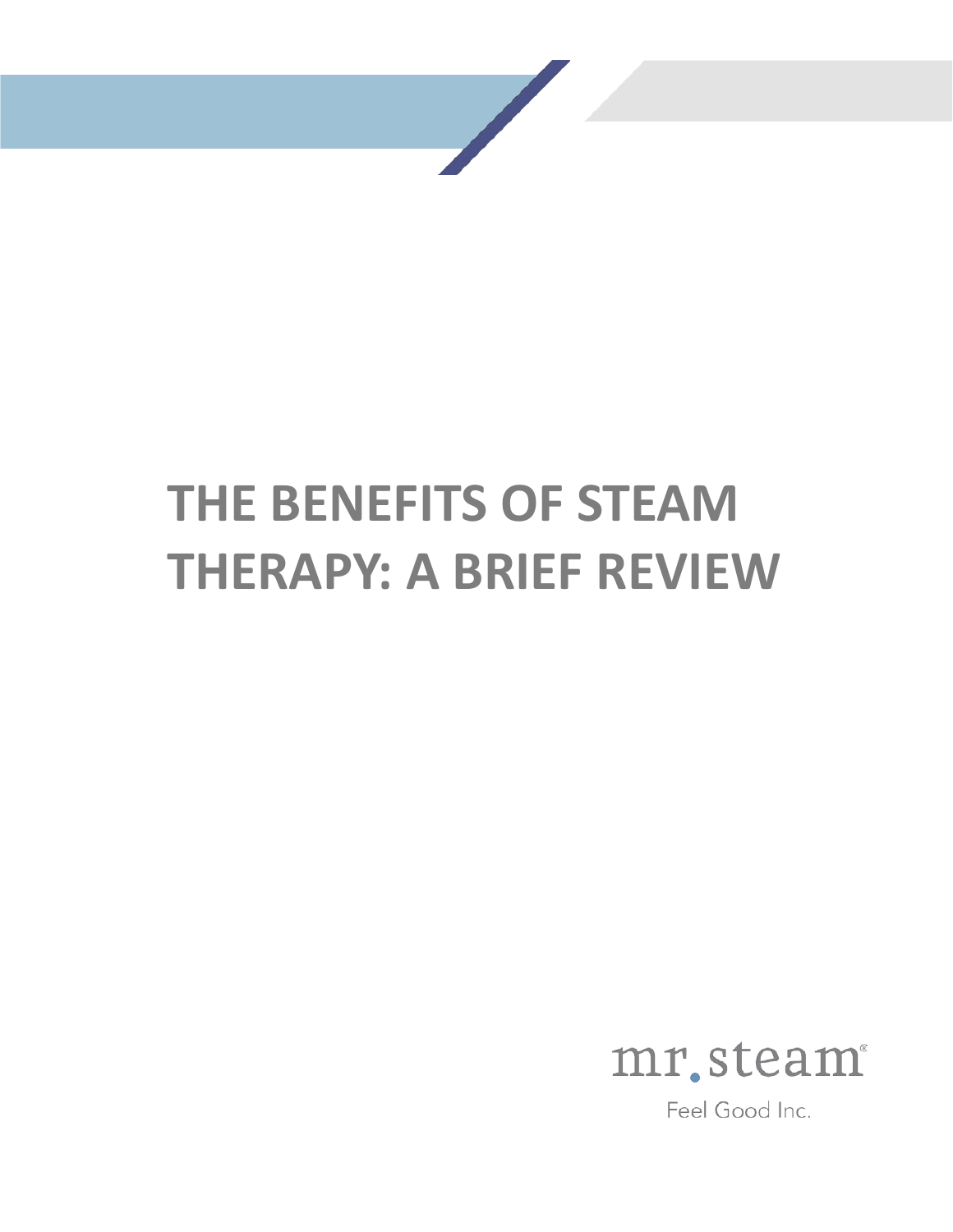### **Steam Therapy: A Scientific Overview**

**Below are the areas where steam therapy can affect the body's mental and physical health.** 

#### **Respiratory Health**

Steam acts as a natural expectorant, and a steam room, being an enclosed environment, enhances this benefit. Steam can open up restricted airways and dislodge mucus and phlegm that may be obstructing normal breathing patterns.

- A study from India found that inhaling steam can help reduce congestion, even in those with "severe acute lower respiratory tract infection."  $2$
- Steam therapy can help relieve the chronic inflammatory response caused by asthma.  $3$
- Steam therapy also helps relieve the symptoms of croup. [4](#page-1-2)

#### **Skin Care**

Steam therapy helps enhance cosmetic skin appearance and skin health through removal of dangerous bacteria and toxins that lodge in the surface area of the skin and deeper levels of the epidermis.

- Heat from steam rooms actually helps maintain the water capacity of stratum corneum protective cells. [5](#page-1-3)
- Steam therapy greatly increases cutaneous (skin) circulation, and sweating enhances the flushing process. [6](#page-1-4)
- Even improvement in serious skin diseases such as psoriasis have been measured after steam therapy.<sup>[7](#page-1-5)</sup>



<span id="page-1-0"></span><sup>2</sup> https://www.ncbi.nlm.nih.gov/pubmed/2286438

<span id="page-1-1"></span><sup>3</sup> https://www.ncbi.nlm.nih.gov/pmc/articles/PMC4049052/

<span id="page-1-2"></span><sup>4</sup> https://www.ncbi.nlm.nih.gov/pmc/articles/PMC2094841/

<span id="page-1-3"></span><sup>5</sup> <https://www.ncbi.nlm.nih.gov/pubmed/18525205>

<span id="page-1-4"></span><sup>6</sup> https://www.ncbi.nlm.nih.gov/pubmed/321889

<span id="page-1-5"></span><sup>7</sup> <https://www.ncbi.nlm.nih.gov/pubmed/20034760>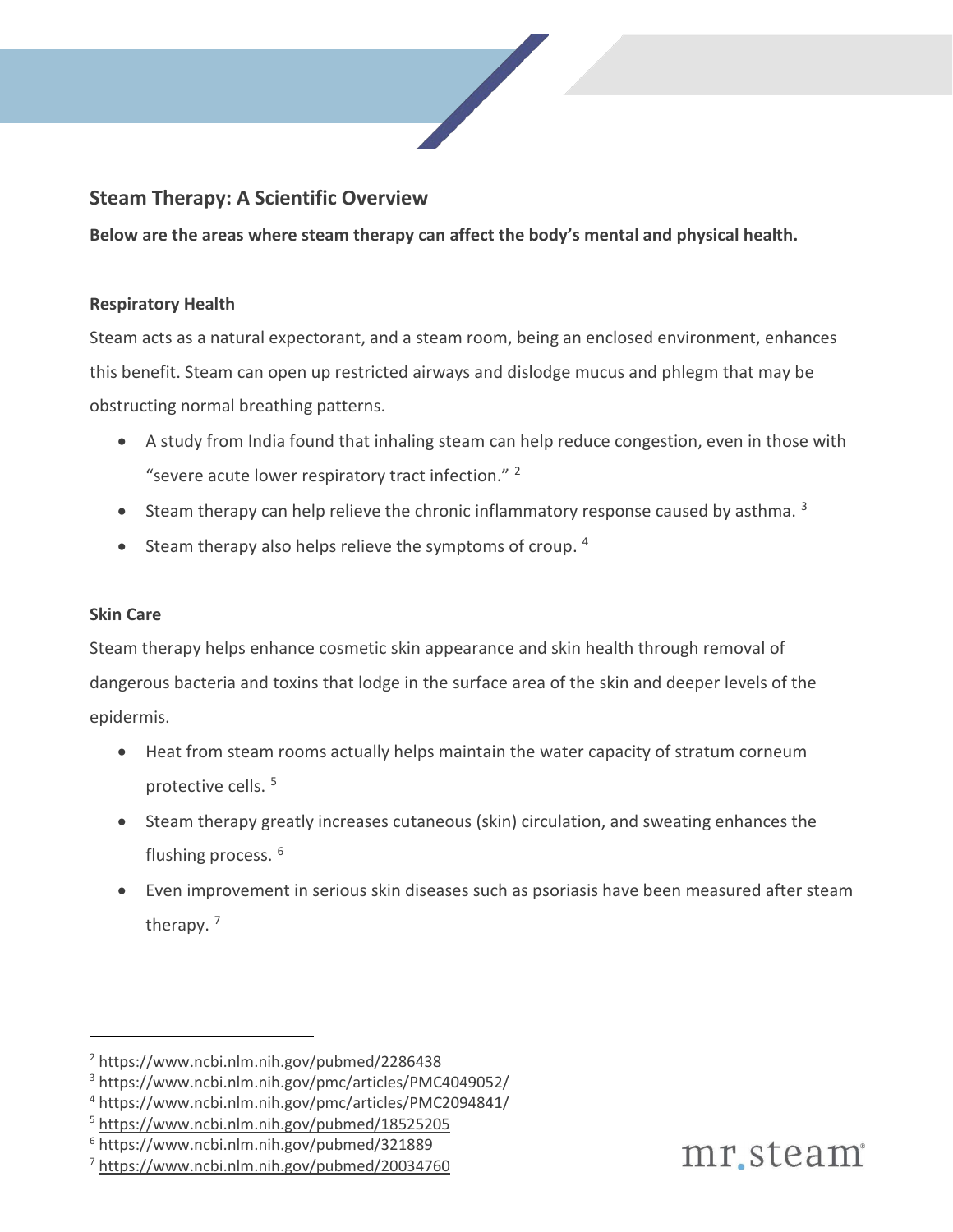#### **Removal of Heavy Metals and Toxins from the Blood Stream**

Research discovered that steam therapy helped lower mercury levels in the bloodstream. <sup>[8](#page-2-0)</sup>

#### **Blood Circulation**

- One study found that steam heat dilates small blood vessels, creating better blood flow, which also helps reduce hypertension.<sup>[9](#page-2-1)</sup>
- Blood flow out of the heart "increases by two or more times after a 10-to-15-minute steam room exposure." [10](#page-2-2)

#### **Stress Relief and Mood Enhancement**

While anecdotal support for steam therapy's effect on relaxation are widespread, researchers have uncovered other actions.

- Research shows that steam therapy can increase release of aldosterone, a hormone that can help lower blood pressure and enhance relaxation.<sup>[11](#page-2-3)</sup>
- A study found that heat therapy can help increase levels of the neurochemical serotonin, the "feel good" hormone.<sup>[12](#page-2-4)</sup>
- $\bullet$  Heat therapy has shown the ability to protect against oxidative stress in muscular tissue. <sup>[13](#page-2-5)</sup>



<span id="page-2-0"></span><sup>8</sup> <https://www.ncbi.nlm.nih.gov/pmc/articles/PMC3312275/>

<span id="page-2-1"></span><sup>9</sup> https://www.ncbi.nlm.nih.gov/pmc/articles/PMC3560772/

<span id="page-2-2"></span><sup>10</sup> <https://www.ncbi.nlm.nih.gov/pmc/articles/PMC2359619>

<span id="page-2-3"></span><sup>11</sup> https://www.ncbi.nlm.nih.gov/pubmed/21542324

<span id="page-2-4"></span><sup>&</sup>lt;sup>12</sup> https://www.ncbi.nlm.nih.gov/pmc/articles/PMC2077351/<br><sup>13</sup> <https://www.ncbi.nlm.nih.gov/pubmed/15761186>

<span id="page-2-5"></span>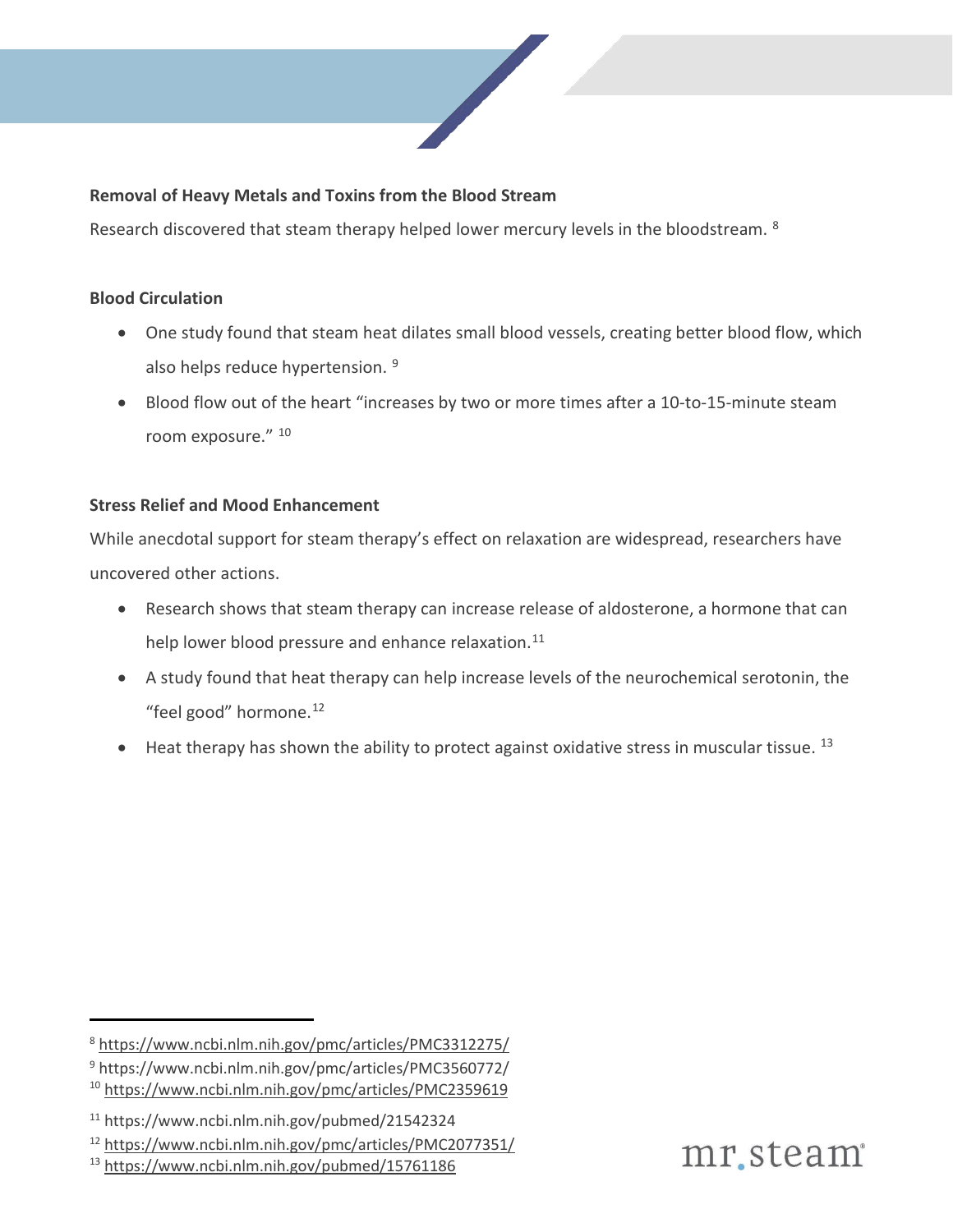#### **Sleep Endurance and Quality**

The stress relief and mood enhancement noted above help improve sleep quality. Heat can also help improve sleep in other areas.

• One study on elderly subjects suffering from insomnia discovered that increasing body temperature helped enhance quality of sleep and "quickness of falling asleep." [14](#page-3-0)

#### **Pain Relief**

#### **Steam therapy can help relieve pain in muscles and connective tissues.**

- If a joint is painful and stiff, applying heat will help loosen the surrounding muscles and increase blood flow to the area. [15](#page-3-1)
- Application of moist heat after physical activity helps reduce pain and preserve muscle strength by soothing nerve endings and relaxing the muscles. <sup>[16](#page-3-2)</sup>

#### **Exercise Recovery and Muscular Health**

## **Apart from the study listed above, research has discovered other effects of steam therapy on recovery from physical activity and overall muscular health.**

- Intermittent hyperthermia can enhance muscle regrowth and limit muscle cell damage after physical activity. [17](#page-3-3)
- Steam therapy helps to increase plasma volume and oxygenation in blood, aiding in exercise recovery. [18](#page-3-4)

<span id="page-3-4"></span><sup>18</sup> https://www.tandfonline.com/doi/abs/10.1080/17461391.2012.660506



<span id="page-3-0"></span><sup>14</sup> https://www.ncbi.nlm.nih.gov/pubmed/12379298

<span id="page-3-1"></span><sup>15</sup> https://www.clinicaladvisor.com/cmece-features/a-new-understanding-of-osteoarthritis/article/234854/2/

<span id="page-3-2"></span><sup>16</sup> https://www.ncbi.nlm.nih.gov/pmc/articles/PMC3808259/

<span id="page-3-3"></span><sup>17</sup> https://link.springer.com/article/10.1007/s00776-006-1083-0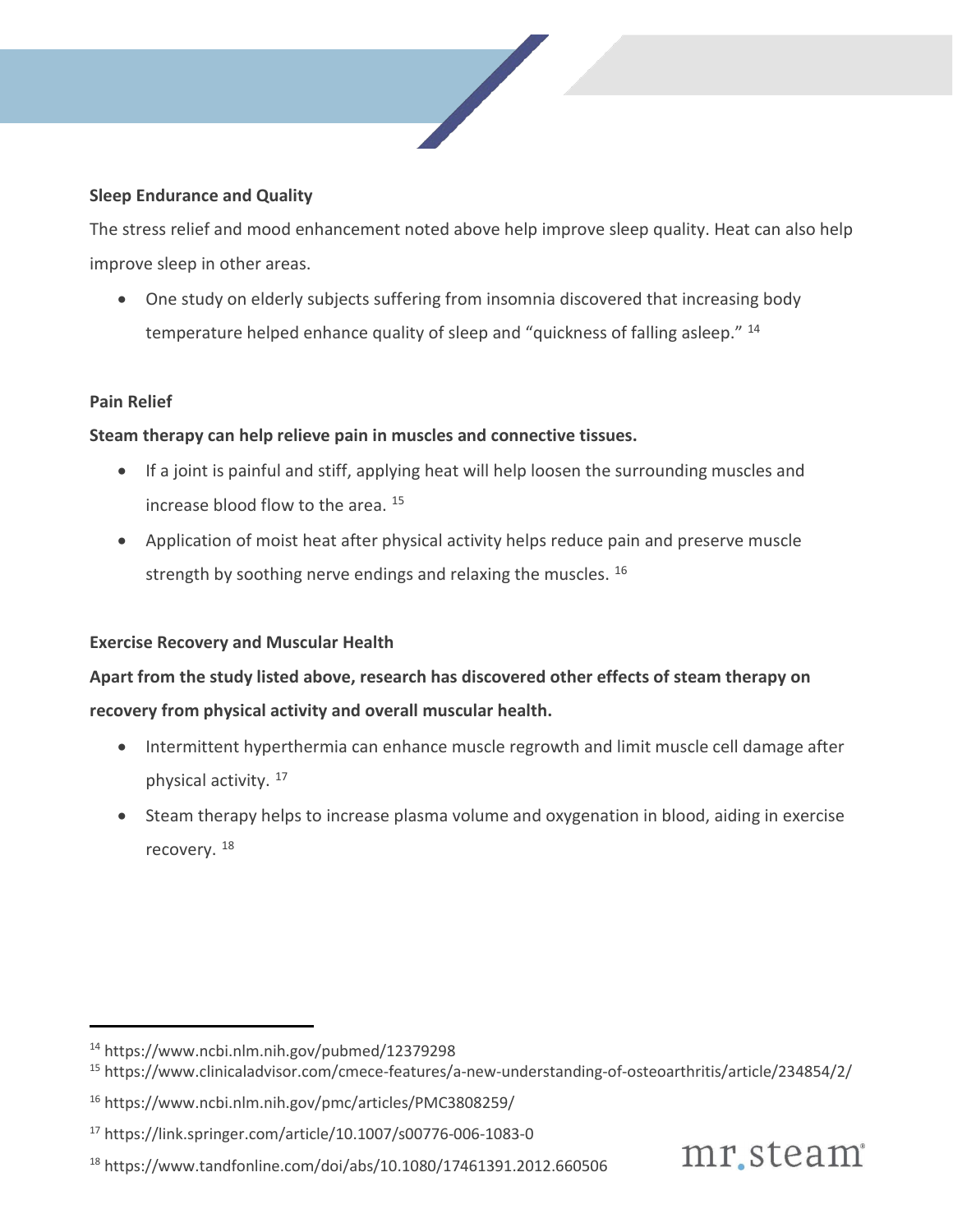#### **Weight Loss**

#### **Steam therapy has been associated with weight loss.**

- Subjects in a hot bath (104°F) burned 140 calories per hour and lowered blood sugar levels. <sup>[19](#page-4-0)</sup>
- Fitness experts report that a steam room set at 114°F can burn 150 calories in a single 15 minute session. [20](#page-4-1)

#### **AUGMENTED THERAPIES**

Researchers are increasingly interested in how immersive environments can affect health outcomes. For instance, one recent field of study related to virtual reality (VR) devices have shown promise in areas of health improvement.

Combining steam therapy with other sensory stimuli can enhance the effects of the core therapeutic effects of thermoregulation. The controlled environment of steam rooms and steam baths offer numerous options in enhancing wellness lifestyles. The following highlights look at aromatherapy, chromatherapy, and music therapy.

#### **Aromatherapy**

The National Institutes of Health<sup>21</sup> and the National Center for Biotechnology Information (NCBI)<sup>[22](#page-4-3)</sup> list hundreds of studies examining the positive effects of aromatherapy on everything from everyday stress to cancer treatment.

#### **Chroma Therapy**

The 921 studies included in the NCBI database have exhaustive data on chromatherapy's effects on pain relief, cancer treatment, and other wellness and health conditions.<sup>[23](#page-4-4)</sup> Included is "A Critical Analysis of Chromatherapy and Its Scientific Evolution," which analyzes chromatherapy's centuries-

<span id="page-4-1"></span><sup>20</sup> https://www.modernmom.com/the-calories-burned-sitting-in-a-steam-sauna-for-15-minutes-120171.html <sup>21</sup> https://www.nih.gov/



<span id="page-4-0"></span><sup>19</sup>https://www.tandfonline.com/doi/full/10.1080/23328940.2017.1288688?scroll=top&needAccess=true

<span id="page-4-3"></span><span id="page-4-2"></span><sup>22</sup> https://www.ncbi.nlm.nih.gov/pmc

<span id="page-4-4"></span><sup>23</sup> https://www.ncbi.nlm.nih.gov/pmc/?term=chromatherapy